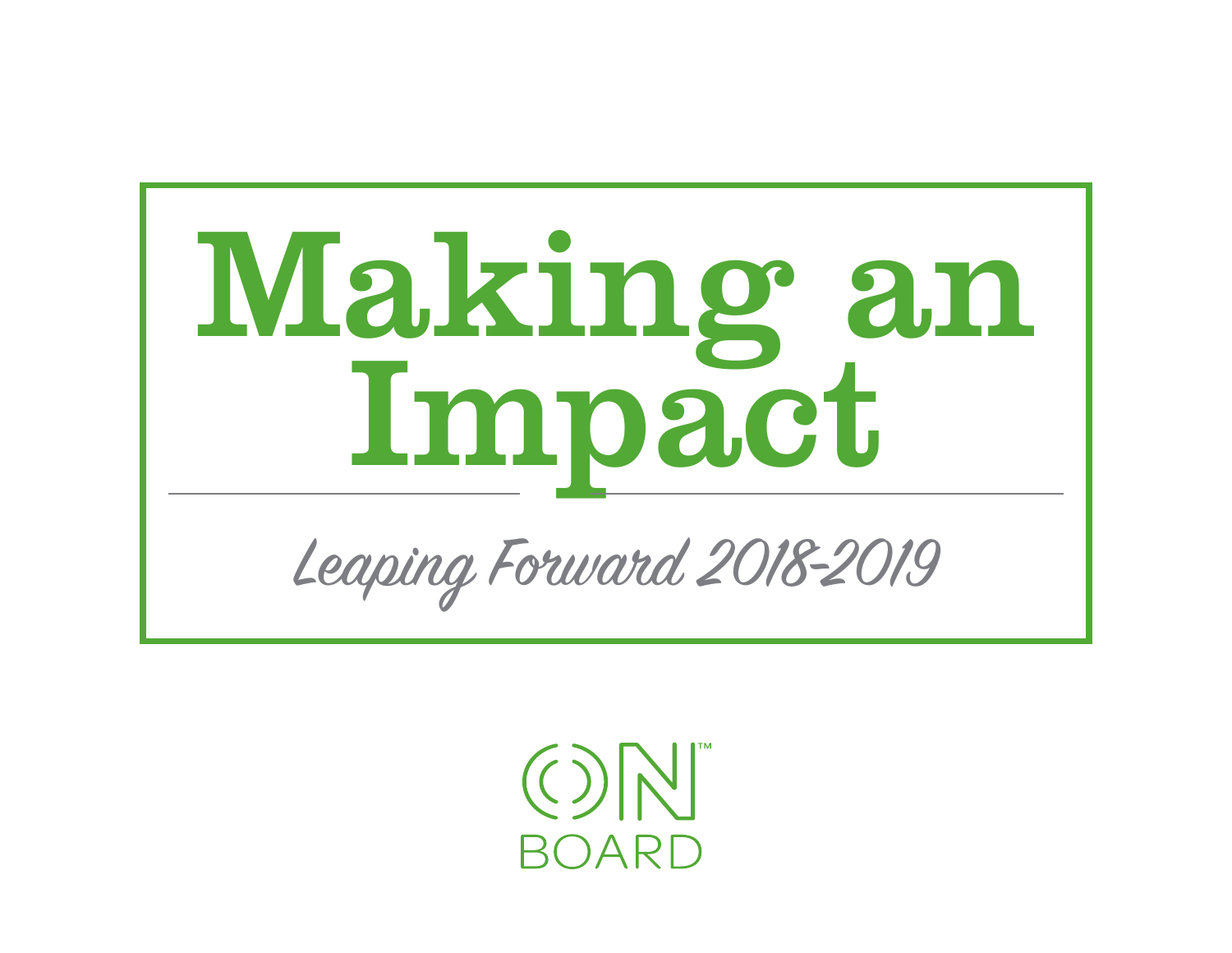# President's Message



#### **OnBoard Members, Advocates and Friends:**

2018 is different! The numbers increased more than historical trends and the demands of shareholders and investors for gender equity on boards is reaching a crescendo. So, I am thrilled to share with you the progress of women in the boardroom and executive positions in Georgia public companies showing that we are truly taking larger steps. In fact, we can claim that Georgia is making a significant leap forward.

**The percentage of female board members has risen to its highest level – 15.4% – almost 12% higher than last year, more than double the trend of the past several years. This represents 17 net women board seats added, also more than double last year.**

### **Other "leaps" forward:**

- **14.4%** of public companies have female officers a 15% increase versus 2017
- **18%** of boards have women of color up 2 percentage points since 2017
- **68%** of Georgia companies have women on their boards an impressive increase of 13%

In the past year, when a board seat was filled, almost 1/3 were filled by women. Women of color board seats have increased to 28 – which may seem small, however over the past five years, the change went from 18 to 28 total women of color. The Coca-Cola Company now has 5 women directors, more than any other public company in Georgia. Diversity and gender equity are becoming more and more important and required.

For 26 years OnBoard has focused on impacting women's participation in executive leadership and on boards of directors. We have made excellent progress, but in this era of disruption and divisiveness we cannot be complacent. Our strategic pillars of Advocate, Inspire and Connect are sound. I hope our 2018 Annual Report will inspire YOU to advocate our mission. I welcome your ideas on how you would like to participate.

**Reach out to me at president@onboardnow.org or 678-428-1276.**

Cheri Husney

President, OnBoard Inc.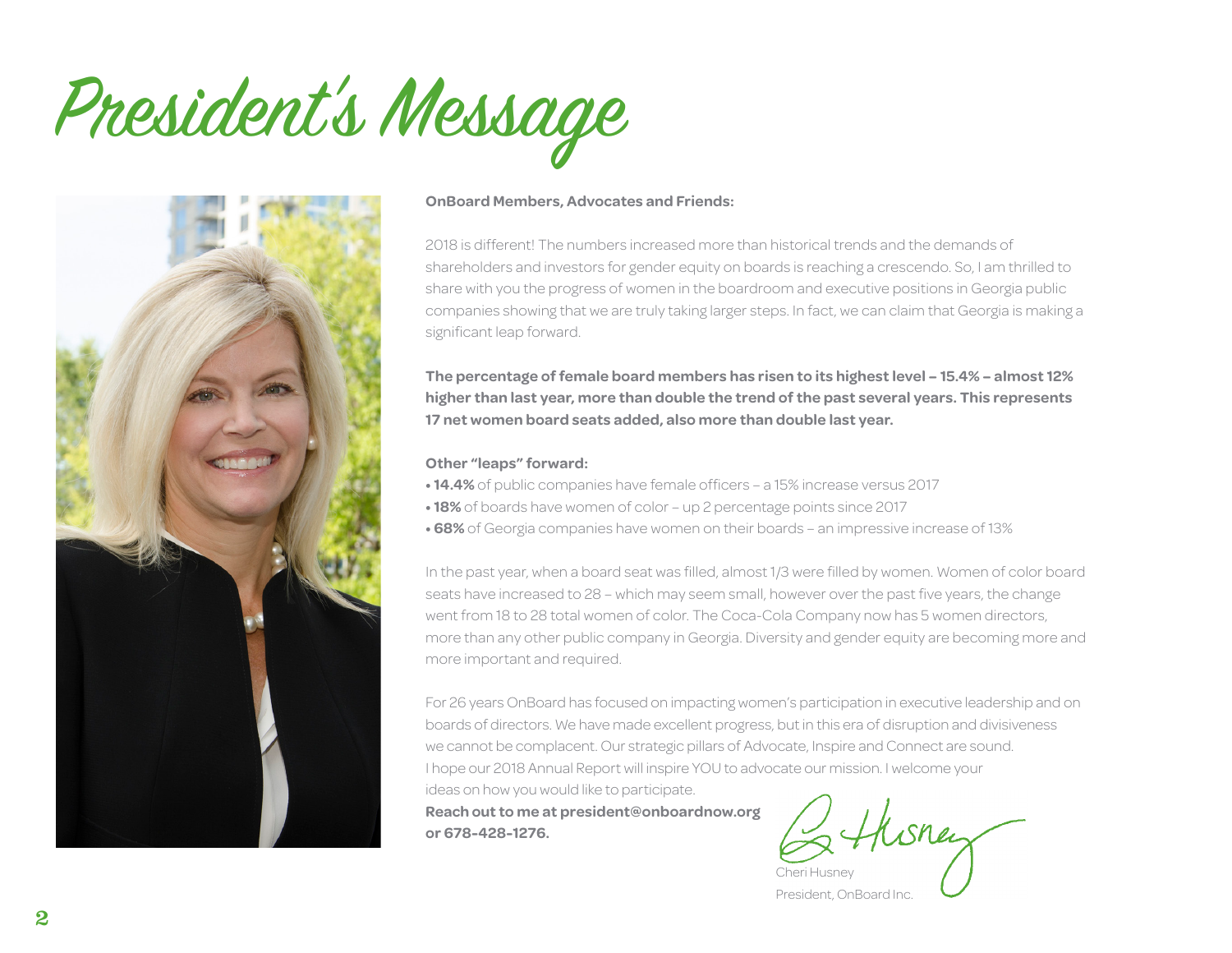

**OnBoard Impact**

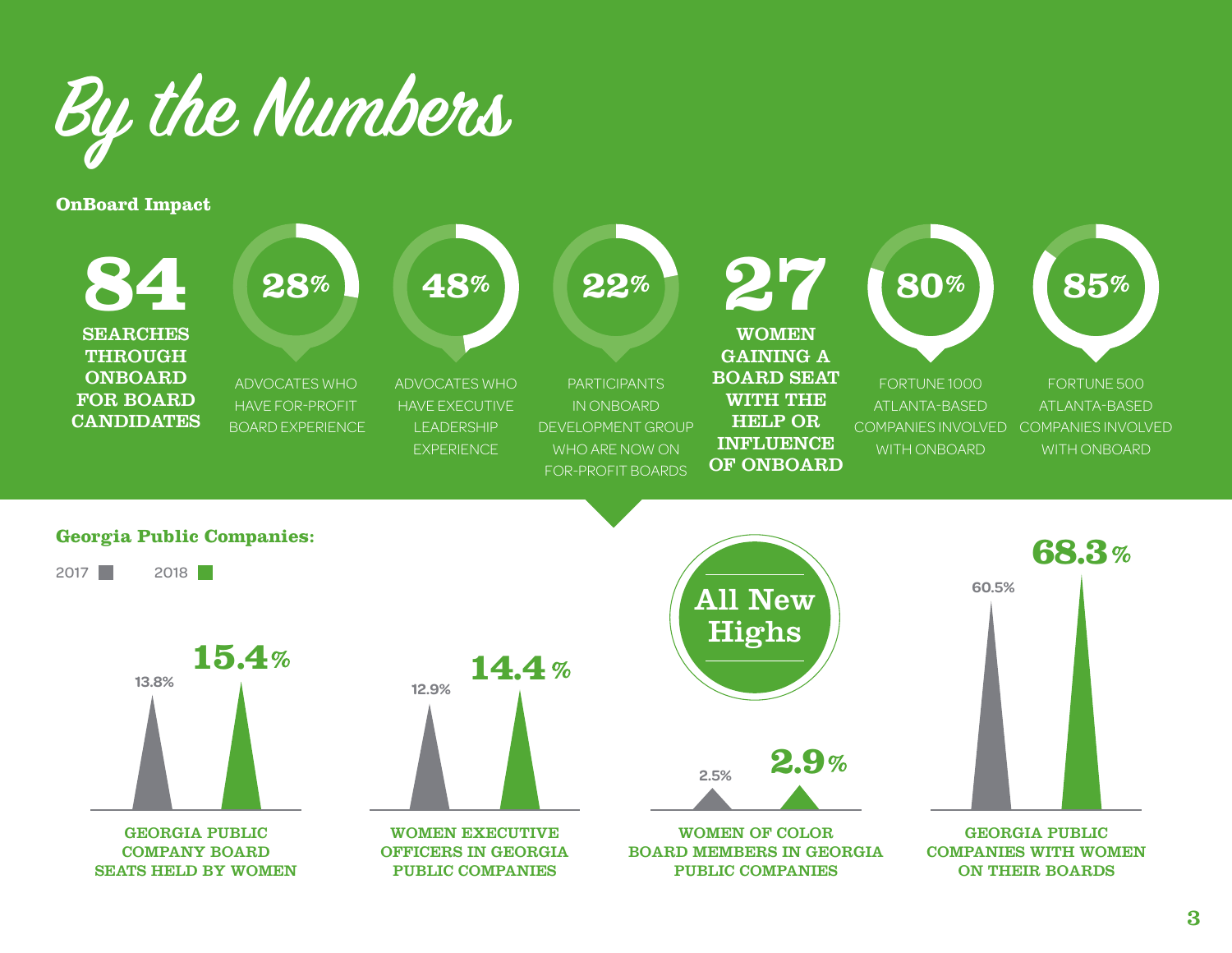



 Women directors hold of GA board seats, an almost 12% increase from 2017.



Women executive officers are versus a flat 12% to 12.5% three years. Women directors hold<br> **15.4.4% 14.4% 14.4%, 14.4% 14.4%, 14.4%, 14.4%, 14.4%, 14.4%, 14.4%, 14.4%, 14.4%, 14.4%, 14.4%, 14.4%, 14.4%, 14.4%, 14.4%, 14.4%, 14.4%, 14.4%, 14.4%, 14.4%, 14.4%, 14.4%, 14.4%, 14.4%, 14.4%, 14.4** 

## Over 68% of companies with women directors, almost a 13% increase from 2017.

The Georgia public companies with Women of Color directors are almost



an increase of 2 percentage points from last year.



 $A$  $A$  $A$  $A$  $A$  $\bigcircled{{}^{\mathcal{B}}}\bigcircled{{}^{\mathcal{B}}}\bigcircled{{}^{\mathcal{B}}}\bigcircled{{}^{\mathcal{B}}}\bigcircled{{}^{\mathcal{B}}}\bigcircled{{}^{\mathcal{B}}}\bigcircled{{}^{\mathcal{B}}}\bigcircled{{}^{\mathcal{B}}}\bigcircled{{}^{\mathcal{B}}}\bigcircled{{}^{\mathcal{B}}}\bigcircled{{}^{\mathcal{B}}}\bigcircled{{}^{\mathcal{B}}}\bigcircled{{}^{\mathcal{B}}}\bigcircled{{}^{\mathcal{B}}}\bigcircled{{}^{\mathcal{B}}}\bigcircled{{}^{\mathcal{B}}}\bigcircled{{}^{\mathcal{B$ 

**17 net additional women board seats,** more than double last year.

**30% of Georgia open seats filled by women** is nearing the Russell 3000

OnBoardNow.org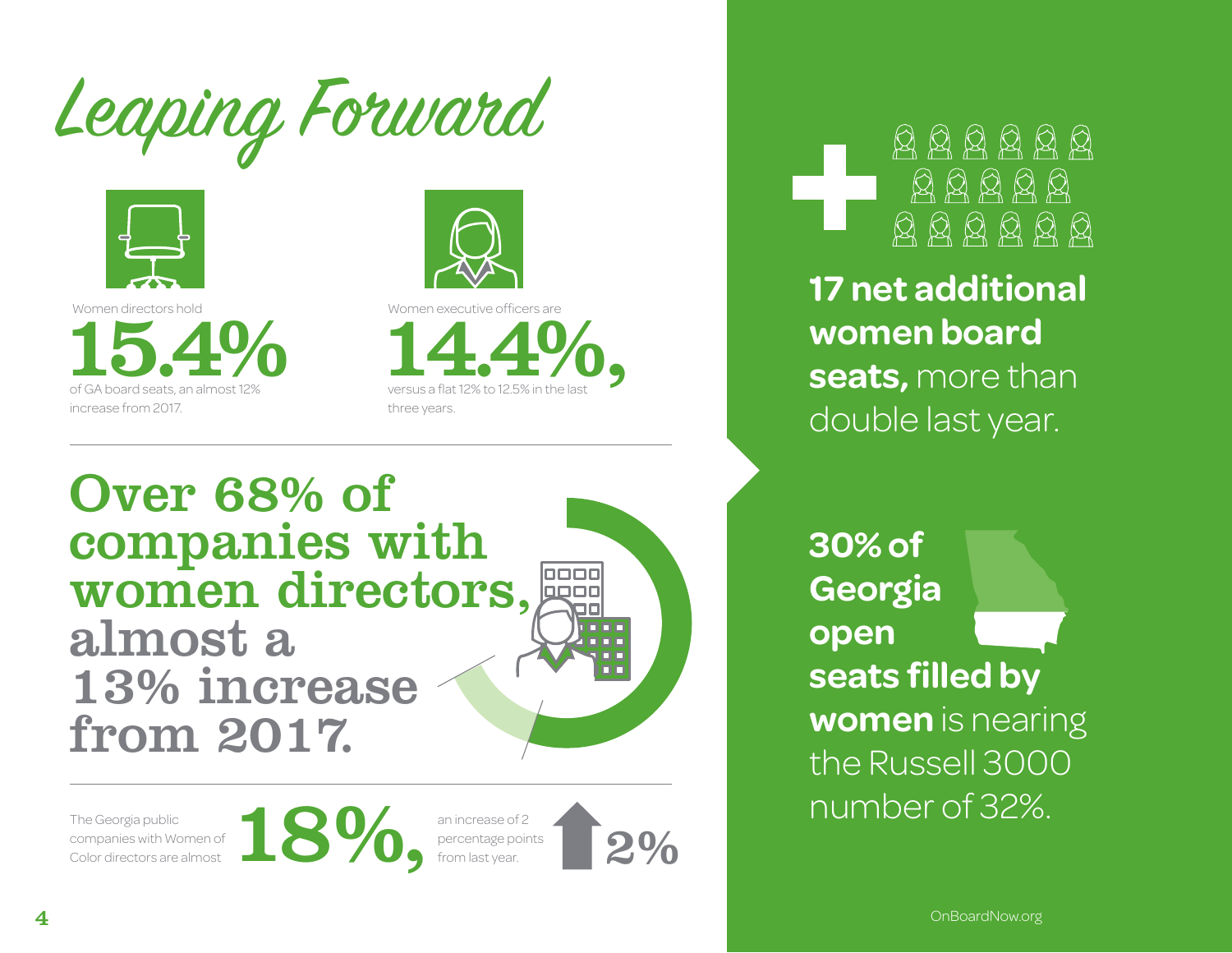Power of 3

The "Power of 3" companies are those who realize that increasing to three or more women on the board creates a dynamic where the true impact of gender diversity is felt. There seems to be momentum in recent years of more companies realizing the Power of 3.

### **Number of Georgia public companies with three or more women on boards:**





**A 2017 study by RBC Global Asset Management found that nearly threequarters of investors believe that gender equality on boards is important.**  And shareholders are beginning to make themselves heard on this subject and are directly pushing their boards to provide gender diverse board members.





Get On Board! Connecting board-ready women to companies



OnBoard Development Group Raising the visibility of candidates for Board service



A Matching Service for Companies and Qualified Women Facilitating the introduction of women board

candidates to companies



Annual Study Since 1993, tracking the progress



Early-career professional group



Educate and Connect Stellar events with knowledgeable speakers and networking receptions



Recognize Achievement Recognizing women board members and women executives in the pipeline



Collaborating at a National Level The InterOrganization Network (ION)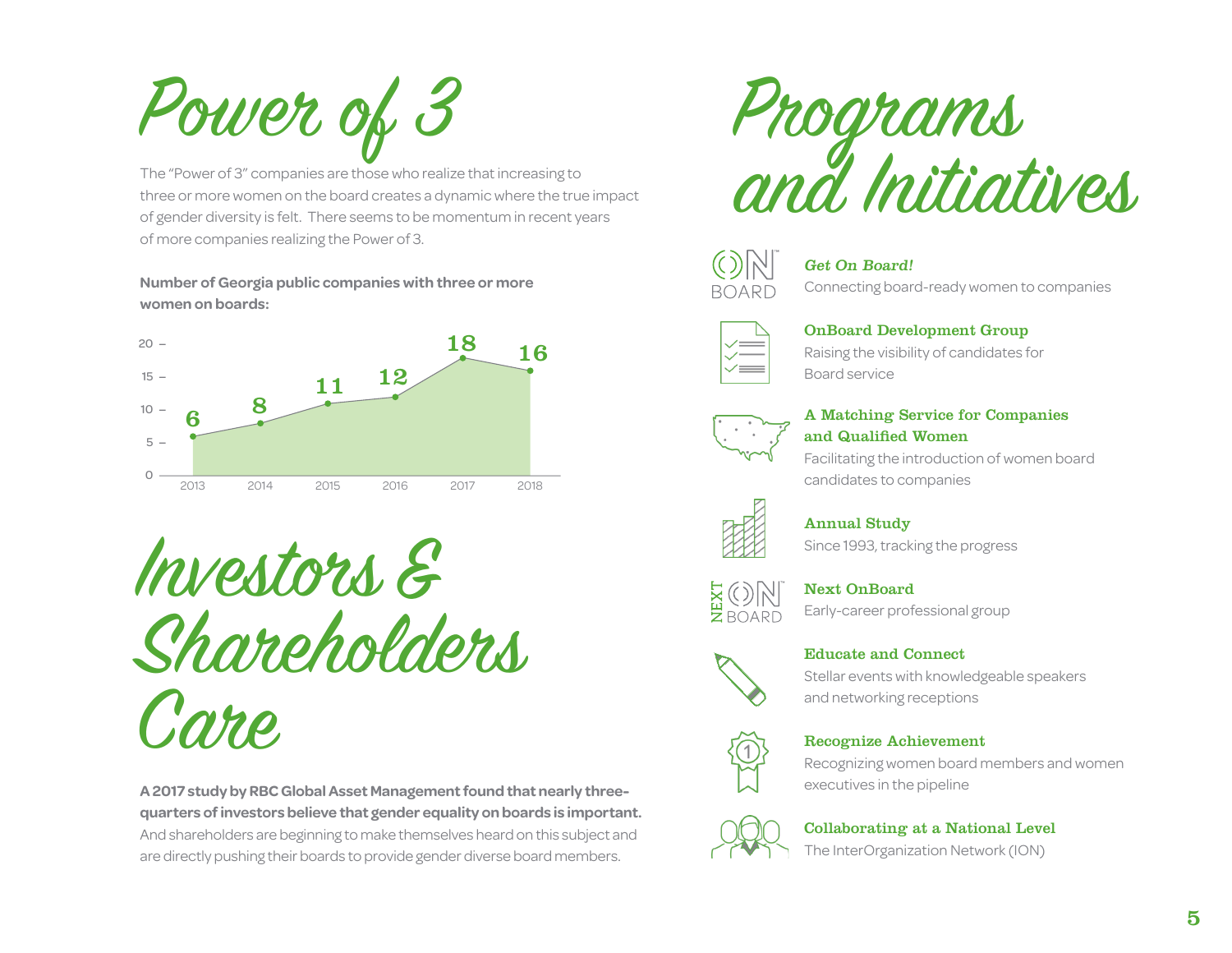Advocates List 2018-2019

Women and men who have accepted the invitation to financially support OnBoard at a leadership level because they are passionate about our mission

The Coca-Cola Company

State Bank & Trust Company

Centers for Disease Control &

The Burks Companies, Inc.

| Cathy Callaway<br><b>Adams</b>      | EVP&COO                               | Federal Home Loan Bank<br>Atlanta          | <b>Rosalind G. Brewer</b>         | Chief Operating Officer &<br>Group President         | <b>Starbucks Corporation</b>          |
|-------------------------------------|---------------------------------------|--------------------------------------------|-----------------------------------|------------------------------------------------------|---------------------------------------|
| <b>Kristin Adams</b>                | <b>Executive Vice President</b>       | Aon                                        | <b>Kimberly P. Brunson</b>        | Partner                                              | Deloitte Tax LLP                      |
| Peggy Allumbaugh                    | <b>Retired Partner</b>                | Deloitte LLP                               | <b>Miriam Burgess</b>             | Partner, Global Account<br>Executive                 | Aon                                   |
| <b>Margaret Anderson</b>            | Senior Vice President                 | <b>SAP America</b>                         | <b>Suzanne E. Burks</b>           | Senior Advisor and Chief<br>Marketing Officer        | The Burks Companies, I                |
| Rhona S. Applebaum,<br>PhD          |                                       |                                            | <b>Elizabeth Camp</b>             | Corporate Board Member                               |                                       |
| Andrea Arena                        | CEO                                   | Time Squared Concierge, LLC                | <b>Ann-Marie Campbell</b>         | EVP, US Stores                                       | The Home Depot                        |
| Claire (Yum) Lewis<br><b>Arnold</b> | CEO and Founder                       | Leapfrog Services, Inc.                    | <b>Shellie Cherner</b>            | Director & Senior Counsel                            | Iron Mountain                         |
| L. Scott Askins                     | General Counsel                       | Kabbage, Inc.                              | Lea Clingman                      | <b>SVP</b>                                           | Hitachi Consulting                    |
| <b>Phyllis Austin</b>               | SVP Human Resources                   | Boys & Girls Clubs of America              | Almeta E. Cooper                  | Retired Healthcare Lawyer<br>& Advisor               |                                       |
| DeLois B. Babiker                   | CEO                                   | Intellectual Concepts                      | <b>Shan Cooper</b>                | <b>Executive Director</b>                            | Atlanta Committee for<br>Progress     |
| <b>Cindy Baerman</b>                | Board Member and CEO                  | <b>Executive Advisory Services</b>         | <b>Lurline Craig-Burke</b>        | Managing Director                                    | Aon                                   |
| <b>Jim Balkcom</b>                  | Lead Director                         | <b>State Bank Financial</b><br>Corporation | <b>Frank Dalton</b>               | Partner                                              | Fulcrum Equity Partners               |
| <b>Michael Baroody</b>              | Partner                               | Harvard Group International                | Paula Dart                        | VP Global Commercial<br>Leadership                   | The Coca-Cola Compar                  |
| Susan R. Bell                       | Partner                               | Ernst & Young LLP                          | <b>Lucille Heil</b>               | Senior Vice President<br>Operations - Atlanta        | JLL                                   |
| <b>Tim Bentsen</b>                  | Director                              | Synovus Financial Corp.                    | <b>Steven G. Deaton</b>           | Chief Risk Officer                                   | State Bank & Trust Com                |
| Kathy T. Betty                      | Corporate Director                    | Aaron's, Inc.                              | <b>Neeti Dewan</b>                | Principal & Global Practice<br>Leader                | Ryan                                  |
| <b>Becky Blalock</b>                | Managing Partner, Advisory<br>Capital | Corporate Board Member                     |                                   |                                                      |                                       |
| <b>Katherine Blue</b>               | Principal                             | <b>KPMG LLP</b>                            | Avis D. Dickey,<br>D.B.A., M.S.   | Sr. Advisor to the CHCO &<br>Deputy Ethics Counselor | Centers for Disease Cor<br>Prevention |
| <b>Sue Boehlke</b>                  | President                             | Informa Transportation<br>Intelligence     | <b>Constance Dierickx,</b><br>PhD | Founder/President                                    | CD Consulting Group                   |
| L. Celeste Bottorff                 | CEO                                   | Hire Opportunity                           | Michael Dierickx,<br><b>CFP®</b>  |                                                      |                                       |
| <b>Denise Boyd</b>                  | Partner                               | <b>Grant Thornton LLP</b>                  | <b>Lynne Dougherty</b>            |                                                      | <b>LRD Ventures</b>                   |
| <b>Wayne Bradley</b>                | Partner                               | Squire Patton Boggs (US) LLP               | <b>Roxanne Douglas</b>            | Owner                                                | R Douglas Law Firm                    |
|                                     |                                       |                                            |                                   |                                                      |                                       |

| Dan Dubay                    | Partner, Director<br>SignatureEXEC                                     | SignatureFD, LLC                       |
|------------------------------|------------------------------------------------------------------------|----------------------------------------|
| <b>Ceree Eberly</b>          | <b>Board Director</b>                                                  | Qualfon, Inc, Gartner, LLC             |
| Erin Elliott                 | Managing Attorney                                                      | Elliott Immigration Law LLC            |
| <b>Jane Elliott</b>          | Payments Technology<br>Expert                                          |                                        |
| <b>Connie Engel</b>          | Partner - Development and<br>Leasing                                   | Childress Klein                        |
| <b>Sarah Ernst</b>           | Partner                                                                | Alston & Bird LLP                      |
| Joe Evans                    | Chairman                                                               | <b>State Bank and Trust</b><br>Company |
| <b>Dave Ferguson</b>         | Retired President / CEO                                                | Walmart Europe                         |
| <b>Rachel Finglass</b>       | President                                                              | TalentQuest                            |
| <b>Mary Ford</b>             | Chief Operating Officer                                                | Springbot                              |
| David L. Gamsey              | <b>Chief Financial Officer</b><br>& EVP                                | First Advantage Corporation            |
| <b>Kelly Gay</b>             | CEO & Board Member                                                     |                                        |
| <b>Heather Generes</b>       | Senior Vice President and<br>Chief Marketing Officer,<br>International | Equifax                                |
| <b>Julie Gerlach</b>         | Principal                                                              | <b>KPMGLLP</b>                         |
| <b>Jill Goodrich</b>         | President & CEO                                                        | Women's Chamber of<br>Commerce         |
| <b>Hetal Gordon</b>          | Director, Global Client<br>Lead                                        | Google                                 |
| Leigh Ann Groome             |                                                                        |                                        |
| <b>Jeffery Tobias Halter</b> | President                                                              | YWomen                                 |
| Nancy D. Halwig              | Senior Vice President                                                  | United Community Bank                  |
| Page Harty                   | Partner, Director<br>SignatureWOMEN                                    | SignatureFD, LLC                       |
| <b>Cheri Husney</b>          | <b>Executive Director</b>                                              | <b>KPMGLLP</b>                         |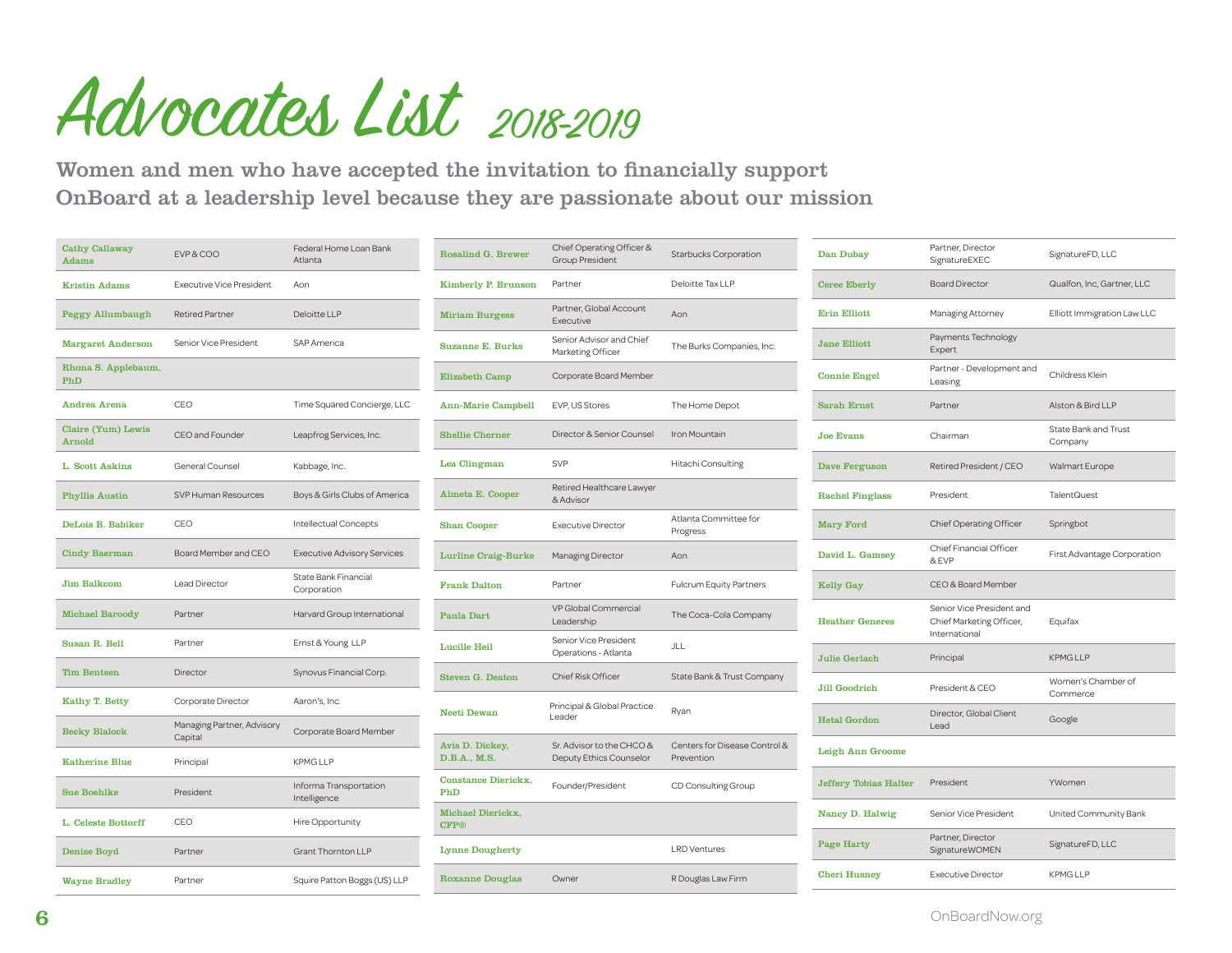| Rebecca Johnson                      | Principal                                            | <b>Extend Marketing</b>                                         |
|--------------------------------------|------------------------------------------------------|-----------------------------------------------------------------|
| <b>Terri Jondahl</b>                 | CEO                                                  | CAB Incorporated                                                |
| <b>Trish Jones</b>                   | Principal                                            | eMentorConnect LLC                                              |
| <b>Tasia Katapodis</b>               | Senior Vice President                                | United Community Bank                                           |
| Shivani Kaul                         | SVP, Chief Ethics and<br>Compliance Officer          | Avanos                                                          |
| Linda A. Klein                       | Senior Managing<br>Shareholder                       | <b>Baker Donelson</b>                                           |
| <b>Josh Kohnstamm</b>                | President/CEO                                        | Kohnstamm Communications                                        |
| <b>Lauren Koontz</b>                 | <b>EVP</b>                                           | YMCA of Metro Atlanta                                           |
| <b>Nancy Kumar</b>                   | Former Lead Attorney                                 |                                                                 |
| Lisa LaFave                          | President, US Sales                                  | <b>UPS®</b>                                                     |
| <b>Stacy M. Lewis</b>                | Principal                                            | TrueWealth Management                                           |
| <b>Helene Lollis</b>                 | CEO                                                  | Pathbuilders, Inc.                                              |
| <b>Annis Lyles</b>                   | VP (retired)                                         | The Coca-Cola Company                                           |
| Jane Mandula                         | Director - LP Committee                              | <b>WISC Partners</b>                                            |
| <b>Jennifer Manning</b>              | Associate General Counsel<br>and Corporate Secretary | The Coca-Cola Company                                           |
| Erica V. Mason, Esq.                 | Imm. Past Pres., Hispanic<br>Nat'l Bar Ass'n         | L&E Litigation Partner,<br>Constangy, Brooks &<br>Prophete, LLP |
| <b>Cynthia Masters</b>               | Principal                                            | CMastersHealth, LLC                                             |
| <b>Mary McCoy</b>                    | Partner                                              | McCoy Advisory LLC                                              |
| <b>Scott McCune</b>                  | Founder                                              | McCune Ventures                                                 |
| <b>Myra McElhaney</b>                | Author/Speaker, Owner                                | McElhaney & Associates, LLC                                     |
| <b>Ann-Marie</b><br><b>McGaughey</b> | Partner                                              | Squire Patton Boggs (US) LLP                                    |
| <b>Milford McGuirt</b>               | Atlanta Managing Partner                             | <b>KPMG LLP</b>                                                 |
| <b>Katharine Mobley</b>              | Chief Marketing Officer                              | First Advantage Corporation                                     |
| <b>Hala Moddelmog</b>                | President and CEO                                    | Metro Atlanta Chamber                                           |
| Sandra S. Morelli                    | SVP and Regional Director                            | Capital Group Private Client<br>Services                        |
| <b>Jeffrey Neppl</b>                 | Partner                                              | The Koblentz Group                                              |

Ξ

Ţ

Ī

Ŧ

Ŧ

Ξ

Τ

| <b>Susan Nethero</b>            | Co-Founder                                                  | Goldenseeds and Intimacy        |
|---------------------------------|-------------------------------------------------------------|---------------------------------|
| <b>Judi North</b>               | Corporate Director                                          |                                 |
| <b>Sarah O'Brien</b>            | Partner                                                     | Valor Ventures                  |
| Barbara J. O'Connell            | Vice President, Associate<br>General Counsel                | Southwire Company, LLC          |
| <b>Shannon Sweeney</b><br>Offen | Director                                                    | SunTrust Robinson Humphrey      |
| <b>Andi Oppmann</b>             | Director of Marketing                                       | <b>UPS®</b>                     |
| Elba Pareja-<br>Gallagher       | Founder                                                     | ShowMe50.org                    |
| <b>Jackie Parker</b>            | Founder & President                                         | JWP Consulting, LLC             |
| <b>Zach Parker</b>              | CEO                                                         | <b>DLH Corporation</b>          |
| <b>Monica F. Patterson</b>      | Senior Corporate Counsel                                    | The Home Depot                  |
| <b>Suzanne D. Patterson</b>     | Retired Controller, Chief<br><b>Accounting Officer</b>      | Coca-Cola Enterprises           |
| <b>Stefanie Paulos</b>          | Assistant Vice President                                    | The Coca-Cola Company           |
| <b>Betsy Peck</b>               | Principal                                                   | Peck Advisory Services          |
| <b>Ryanne Pennington</b>        | Vice President                                              | JLL                             |
| <b>Sloane Perras</b>            | SVP Chief Administrative &<br>Legal Officer                 | The Krystal Company             |
| <b>Rachel Perry</b>             | Resident Managing<br>Director-Atlanta                       | Aon                             |
| <b>Margarita Porto</b>          | Partner                                                     | Newport Board Group             |
| <b>Brittain Prigge</b>          | President                                                   | Balentine                       |
| <b>Alison Rand</b>              | Executive Vice President.<br><b>Chief Financial Officer</b> | Primerica, Inc.                 |
| Sheila E. Ray                   | <b>EVP and Chief Financial</b><br>Officer                   | State Bank and Trust<br>Company |
| <b>Amy Richter</b>              | Advisor/Coach                                               | ThingShift                      |
| <b>Karen Robinson</b>           | <b>EVP</b>                                                  | NanoLumens                      |
| <b>Suzanne Russo</b>            | Senior Corporate Counsel                                    | The Home Depot                  |
| Robin H. Sangston               | Vice President, Privacy and<br>Compliance Officer           | Cox Communications, Inc.        |
| <b>Jina Sanone</b>              | Managing Director                                           | Delta Air Lines, Inc.           |

| <b>Michele Sarkisian</b>         | President                                             | P3 Advisors                                           |
|----------------------------------|-------------------------------------------------------|-------------------------------------------------------|
| <b>Mike Schall</b>               | Managing Director                                     | Schall Consulting Group, Inc.                         |
| <b>Beth Schiavo</b>              | CEO                                                   | The Gender Plan                                       |
| <b>Deborah Sessions</b>          | Partner                                               | Porter Keadle Moore LLC                               |
| <b>Vicki Shackley</b>            | Partner, SignatureEXEC                                | SignatureFD, LLC                                      |
| <b>Veronica Sheehan</b>          | Partner                                               | Valor Ventures                                        |
| Tori M. Silas                    | Senior Counsel                                        | Cox Enterprises, Inc.                                 |
| <b>Christine St.Clare</b>        | Corporate Board Member                                | (retired KPMG Partner)                                |
| <b>Nadia Theodore</b>            | Consul General                                        | Consulate General of Canada<br>in Atlanta             |
| <b>Mimi Thigpen</b>              | <b>Board Director</b>                                 | Torchmark Corporation,<br>AchievelT, and OpsDataStore |
| Lisa Bigazzi Tilt                | President                                             | Full Tilt Consulting                                  |
| <b>Annette Tirabasso</b>         | Partner                                               | Tirabasso Transformation<br>Group                     |
| Carolyn (Lyn)<br><b>Turknett</b> | Co-founder                                            | Turknett Leadership Group                             |
| Leslie M. Turner                 | Former General Counsel                                | The Hershey Company                                   |
| <b>Kathy Waller</b>              | EVP and CFO                                           | The Coca-Cola Company                                 |
| Kathleen A. Walters              | Executive Vice President -<br>Consumer Products Group | Georgia-Pacific                                       |
| <b>Liz Ward</b>                  | Chief Marketing Officer                               | United Way of Greater Atlanta                         |
| <b>Jodi Weintraub</b>            | <b>CHRO</b>                                           | Phobio                                                |
| <b>Ken Welch</b>                 | Partner                                               | <b>KPMGLLP</b>                                        |
| Cheryl J. Weldon                 | President                                             | Georgia Peach Chic                                    |
| Rona L. Wells                    | President                                             | Wells Holdings                                        |
| Michelle A. Williams             | Partner                                               | Alston & Bird LLP                                     |
| A. Michelle (Shelli)<br>Willis   | SVP and Deputy General<br>Counsel                     | SunTrust Bank                                         |
| Phoebe A. Wood                   | Principal                                             | CompaniesWood                                         |
| <b>Dottie Frazier Yates</b>      | Principal, Financial<br>Services & Payments           | Midtown Consulting Group                              |
|                                  |                                                       |                                                       |